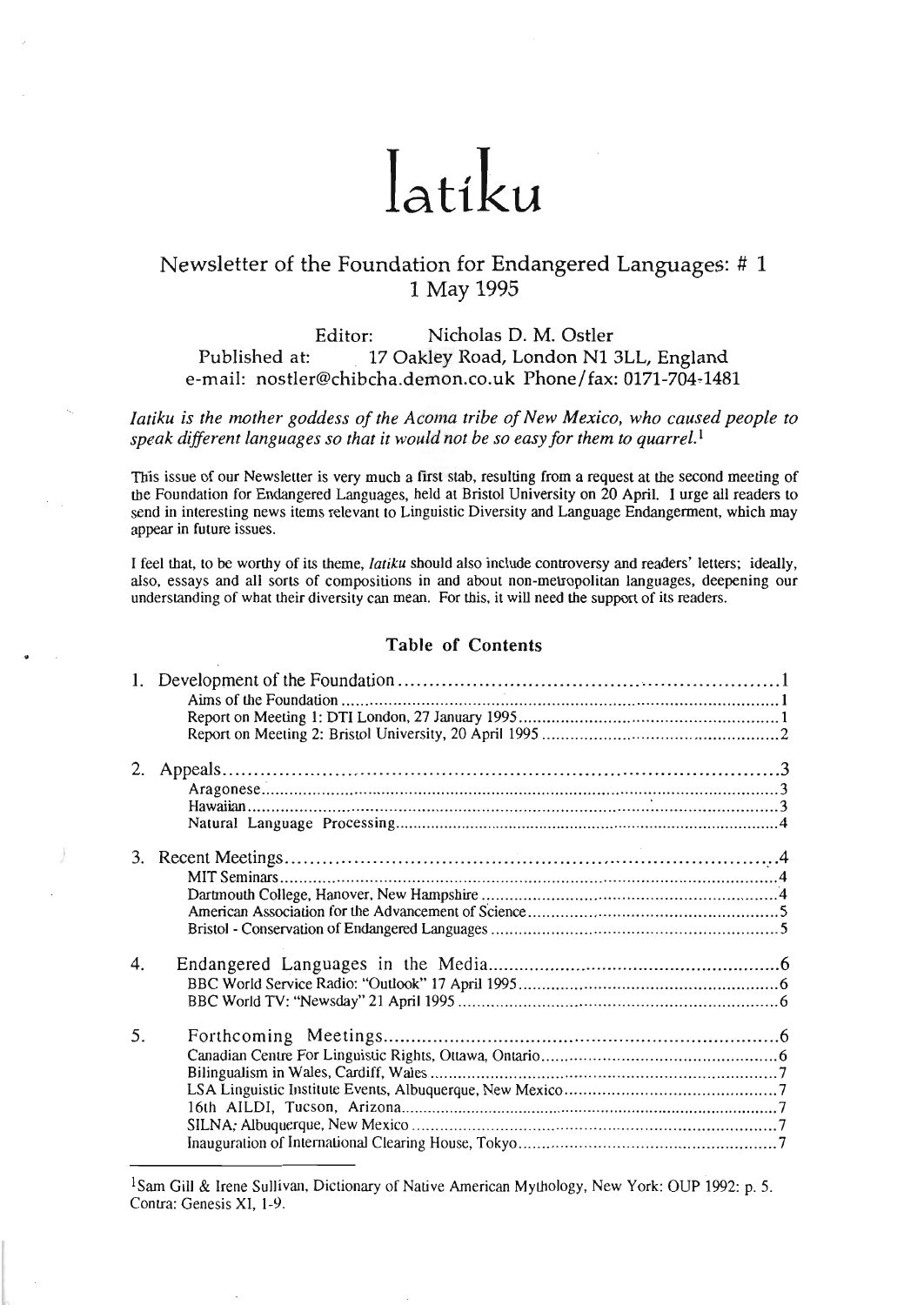### 1. Development of the Foundation

The Foundation was first proposed by the editor of this newsletter in a mailshot of 27 November 1994, and has so far held two meetings. Reports of these meetings follow.

Readers will note that the Foundation is now gathering suggestions to select a set of language communities whose survival and progress wilt form the starting focus for our work. If you have a direct link with such a community, and wish to enlist the Foundation to work on its behalf, please contact the editor for a questionnaire. This will make it possible for us to see its place within the multifarious diversity of Language Endangerment.

### Aims of the Foundation

In the last few years there has been a surprising surge of interest in the fates of small human communities, and in the cultures that they maintain. Journalistic interest has tended to focus on the political dimensions of this (as with the Baltic states, with Chiapas in Mexico, or with East Timor on the borders of Indonesia) or the ecological or even pharmacological losses (Yanomami in the Brazilian rain-forest) which may result from greater expansion of large, usually Western-inspired. states at the expense of the small communities. But there is also sometimes a focus on the cultural heritage of these groups as being of interest more widely than to the people themselves. Among other things. some of the moral and spiritual teaching of these groups has found a place in new approaches to fulfilment even within Western societies. And the cultural vitality of smaller communities within nation states (e.g. Wales. the Pais Vasco) makes more and more news.

There has also been some interest, beyond the persistent, but perhaps marginal, community of "Whorfian" linguists, in how other Languages may support different world-views and ways of thinking. In the past, the extinction of old ways, as smaller languages make way for the spread of their larger neighbours, had seemed a loss only to those who were giving them up. Now there is a fear that along with the gain in ease of communication there may be serious loss in the long run, not only for the people most closely affected, but even for monolingual English-speakers. The potential for danger lies in loss of diversity, on the analogy of genetic biology, where it can be shown that increasing standardization and uniformity holds dangers for the long-term survival of the population as a whole.

I am currently setting up a Foundation for Endangered Languages. which already has links with UNESCO and CIPL's Committee on Language Endangerment. Its activities will no doubt develop and expand over time. but at the outset the Foundation will provide:

a Newsletter

. a Means of Contact with field-workers. language support and maintenance initiatives and efforts

formal links with other appropriate institutions;

e.g. university departments. charities, cultural institutes in the UK;

literacy programmes world-wide ...

Other functions that would be appropriate in future might include courses in languages, field-methods, conferences, a bibliographic and software database, a library, a journal, a book series. The Foundation will also cast its net much wider, providing links to:

. schools at all levels, and forms of education other than universities; . film, **TV,** radio, *multi-media* 

Later, it would begin to make sense to think how the Foundation could begin to be a force in its'own right, offering support for fieldwork expeditions. scholarships, financial aid for local programmes in support of endangered languages.

If you are interested in such a Foundation, and initially perhaps in becoming a member of an Association, please contact the editor at the address above.

### Report on Meeting **1:** DTI London, 27 January 1995

The meeting, convened by Dr Nicholas Ostler (independent consultant in linguistics and language technology), was attended also by Prof. R.H. Robins (emeritus, London School of Oriental and African Studies, and President of the Permanent International Committee of Linguists), Mr Allan Wynne Jones (European Bureau for Lesser Used Languages, and Menter a Busnes). Dr Andrew Woodfield (Dept of Philosophy, Bristol University, and organizer of April Seminar on Conservation of Endangered Languages). Dr Roger Blench (independent consultant, *inter alia* on Language Survey of Nigeria), Prof. Greville Corbett (Surrey University, and President of the Linguistic Association of Great Britain) and Prof. Dick Hayward (London School of Oriental and African Studies, and Member of the Consultative Project Committee of the UNESCO Endangered Languages Project).

Although they could not attend, Professors Suzanne Romaine (Oxford University), Ian Roberts (University of Wales at Bangor) and Dr Marilyn Martin-Jones (Lancaster University) had asked to be kept informed of proceedings.

One emphasis of the meeting was the need for more fieldwork to be organized. Here the main requirement seemed to be for finance, and a thumbnail calculation suggested that a budget of **f35.000** per language was needed to provide a basic ("A-level") grammar and dictionary of an undocumented language, assuming two years of work on the language by an individual linguist.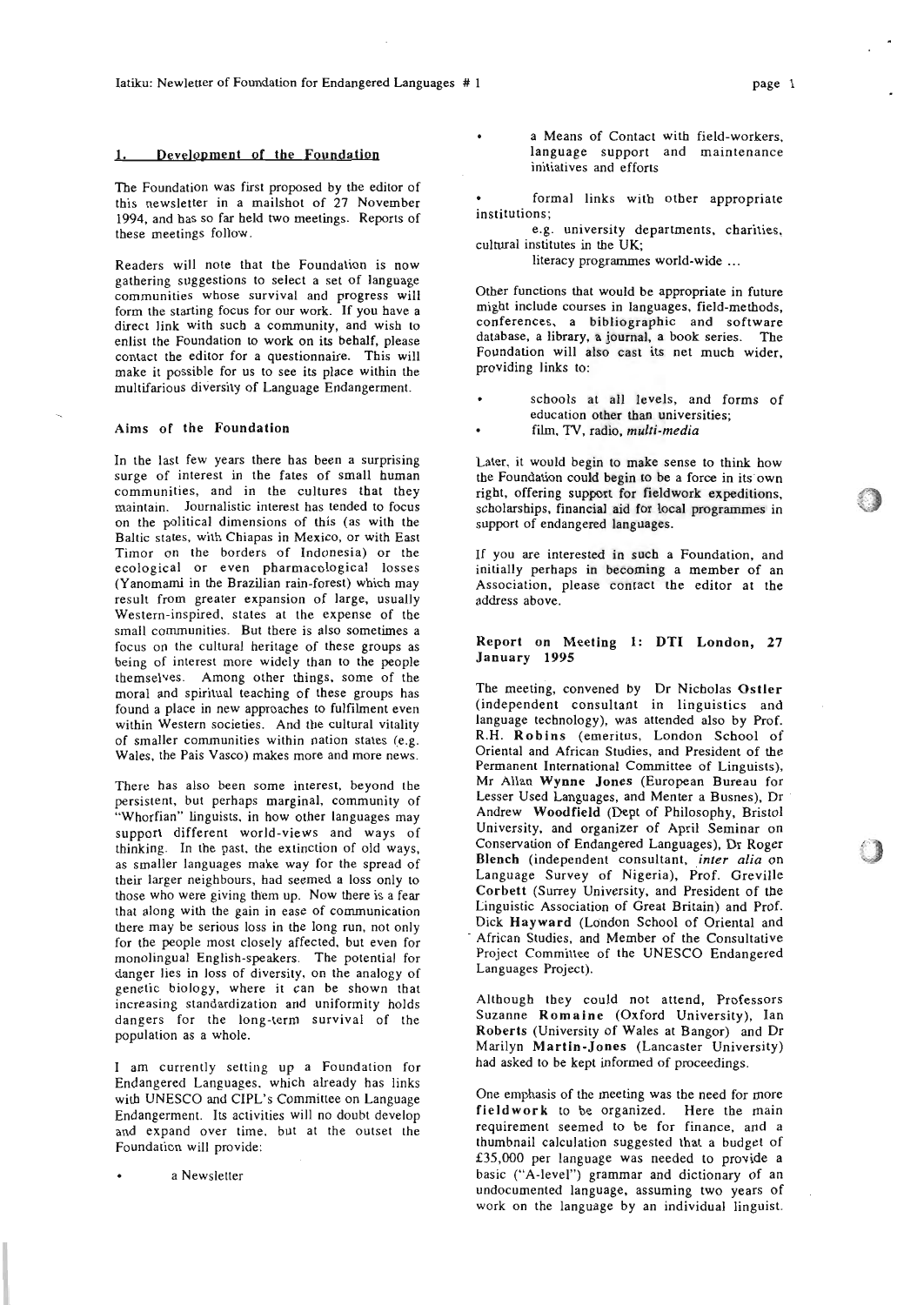Since data gathering was a much faster process than the subsequent analysis and publication, it should have priority where languages were really on their last tongues.

Another emphasis was the need to raise the profile of Language Endangerment as an issue with the general public. In principle, there was no reason why this issue, which touched many people's identity so closely, indeed perhaps touched a majority of the world's people, should be less emotive than many others which had achieved mass appeal. In the developed West, however, there did seem to be particular problems in gaining sympathy. One difficulty in reaching the Englishspeaking public in particular was their general inexperience of bilingualism; another, which was more widely a problem in characterizing the effects of language loss, was the intrinsic abstractness of language itself: where exactly should one locate the subjective, and the objective, value in the diverse features which were giving way to uniformity? a third, which militated against an effective unity of approach, was the diversity In predicament of language shift itself: different languages were endangered in different ways, and called out for different means of help, even as different communities had quite different aspirations for their languages' future.

Often international bodies (the World Bank was cited) show surprising unawareness as to the importance of languages in human development, even among other cultural items. It was suggested that a convenient way of coping with this was to include languages under some general blanketterm, which would include more familiar goals of the funders -- e.g. a request to study the "national treasures" of a people.

In some cases, the threat came more from the increased access to consumer society than through any material danger to the speakers themselves. Techniques of marketing could be useful, however, as a means of sensitising language planners and those who would develop new materials in a language to the variety of issues which might need to be addressed.

Some encouraging, if isolated, facts and events<br>were recalled. Some governments even of Some governments even of vulnerable and developing states took a positive attitude to their citizens' linguistic diversity (Cameroon and Eritrea were quoted here). Sometimes, even where the government was less helpful, private enterprise might step in with assistance: a group of businessmen in Lagos, Nigeria, had commissioned a dictionary of the Isekiri language. Academic interest in a language devoted to recording it could have useful social side-effects in increasing the speaker-community's self-confidence. Prof. Hayward mentioned that language planners in Eritrea seemed anxious to receive help in their Herculean task of establishing literacy programmes for all its nine indigenous languages.

were not always what they seemed. A linguist had

taken an interest in the last two speakers of Gafat in Ethiopia, and was recording their language; but taking them out of their own environment had made-them catch cold and they died. High prices could mean that materials produced to describe and document a language were not available to the home community. Recent positive census figures for Welsh. recording an increase in the numbers who knew the language. might be disguising an actual fall in the frequency of the actual use of Welsh. The USA probably leads the world at the moment in academic interest and effort devoted to arresting language loss: however, it may be just there that the rate of language loss is currently at its highest.

The meeting's conclusions were general ones. There was a crying need for more publicity of the problem in the developed world, to arrest complacency and awake concern, especially among the young and in international fund-holders. Direct action on behalf of endangered language communities required extreme caution, since the political balance between communities was often delicate. More concrete aims were deferred until the second meeting.

### Report on Meeting 2: Bristol University, 20 April 1995

The meeting was attended by Dr Nicholas Ostler, Prof. R.H. Robins. Mr Allan Wynne Jones. Dr Andrew Woodfield and Prof. Dick Hayward, all of whom had been at Meeting 1. Two new members were Mr Christopher Moseley (BBC monitor of Latvian broadcasting and co-editor of the Routledge's Atlas of the World's Languages) and Howard Webkamigad (Algoma University College, Ontario).

Robins updated the meeting on the UNESCO supported CIPSH/CIPL initiative and his meeting with Prof. van Sterkenburg of Leiden University: the Tokyo Clearing House due to bold its first meeting in November. He emphasized the need for effective exchange of information between all the various activities being set up world-wide.

Ostler mentioned a number of **suggestions** about potential alliances for the Foundation. Prof. Ian Roberts, who again could not be present, had suggested the possibility of a link with GLOW (Generative Linguists of the Old World), a predominantly European theoretical linguistic society which he himself currently chaired. Ostler had also highlighted the Foundation at a recent business meeting of the Linguistic Association of Great Britain (held at Newcastle on April 11) at the invitation of its president. Prof. Greville Corbett. On a different tack, Ostler had contacted the Minority Rights Group (MRG) and Survival International (for Tribal Peoples), both based in London. Both had been positive, but stressed that they had little experience still in-house of the initial phases of setting up a group like this. They would prefer to wait until our Foundation had defined its own identity, aims and methods further On the other hand, even positive developments<br>message of discussing co-operation. Survival International had suggested a particular avenue to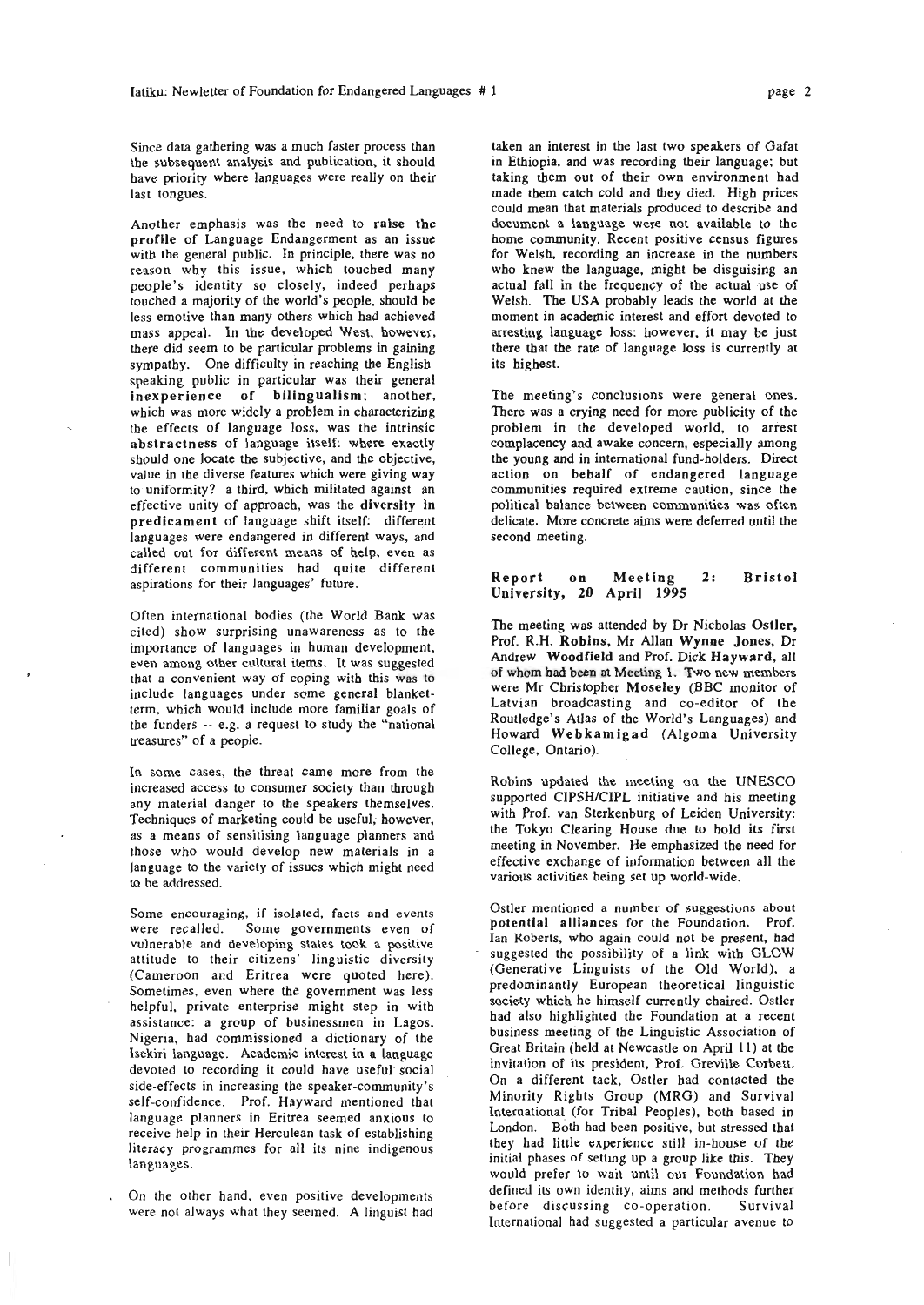explore would be to provide messages for inclusion the next meeting, which is to take place in the last in "Radio Survival": this distributed news about three weeks of June. in "Radio Survival": this distributed news about tribal peoples in the medium of cassettes. often for later broadcast by radio. of Foundation for Endangered Languages #1<br>
be to provide messages for inclusion<br>
be to provide messages for inclusion<br>
the next meeting, which is to take<br>
ival<sup>17</sup>: this distributed news about<br>
three weeks of June.<br>
by rad

Ostler had examined material from the Charities Commission, but thought it better to leave the necessary process of defining the Foundation's legal identity until its goals and preferred mode of operation had been made clearer.

Wynne Jones, as part of a proposal to reconcile differences between the concerns of documenting moribund languages and the concerns of taking action to preserve and promote languages that were threatened, proposed an acronym for the Foundation: FIRST. This would stress the importance of first languages, i.e. mother tongues. which might not be those most widely understood in a community, but were likely to be the ones in danger of loss. I.R.S.T.: Indigenous and Regional Spoken (or Stateless?) Tongues. The letter F is usefully ambiguous, standing for any of "Foundation for", "Federation of' or "Friends of', representing the different roles of the organization as research institute, a solidarity body for communities, and a charity for support of the communities in the wider world. The proposal was left on the table; no decision has yet been taken on it.

Crowning a discussion of what the primary role for the Foundation should be, agreement was reached on Woodfield's recommendation that it should be a fund-raising organization. However, this required more clarity of purpose on where the funds should be directed. It was vain to characterize the body as a co-ordinating group when it was unclear what activities could be co-ordinated, or as a public relations group dedicated to raising awareness, if it was unclear what activities needed the oxygen of publicity.

Members spoke briefly on languages in danger known to them: Hayward on the Wozzaqa project in Ethiopia (involving Gats'ame, Harro, Hararo, and Mosiye spoken around the Rift Valley Lakes), and elementary level Literacy Programmes in Eritrea; Moseley on Latvian and Livonian; Wynne Jones on Welsh.

The main decision of the meeting was a procedure to gather a representative set of concrete language issues which would define the central activities of the Foundation. The key point is to enlist the experience that experts in our area have of particular language problems. It should then be possible to mobilize around these.

Ostler was requested **to** send out a questionnaire to all those who had expressed an interest in the Foundation, to get a characterization of language issues known personally to them, and in particular to get a frank statement of what help an umbrella organization such as the Foundation could offer. The questionnaire was to be distributed by the beginning of May, with responses to be returned by the end of May, and a discussion of the results at

### Aragonese

Received on the web:

Subject: Re: Aragonese problem<br>From: ROMANCE BURGOS CHORCHE<br><chroman@mest unizar es> **<chroman~mest.unizar.es>**  Date: Tue, 4 Apr 95 19:56:11 +0100

Do you know the difficult situation of Aragonese<br>Language?

The Aragonese language is disappearing<br>because our government is not making it<br>possible to legalize it.

If you're interested mail me and I'll send<br>more information

NO DElXEZ MORlR **A** NUESTRA **BOZ**  don't let our voice die

PS. There will be soon an Aragonese language **page** on the **Web** 

CHORCHE ROMANCE BURGOS chroman@mest.unizar.es Unbersida de Zaragoza - Aragon

Salu, tierra y liberta - Sla/inte, tir, agus saoirse

### Hawaiian

I enclose a recent message in full that appeared on the Endangered-Languages-L electronic list. Readers may wish to act on it:

Dale: Wed, 26 Apr 1995 14:00:28 **-1000** 

From: Rose Mary Henze <henze@uhunix.uhcc. hawaii.edu><br>To:Endangered-Languages-L@postbox.anu.edu.au<br>Subject: support for Hawaiian

Sender: owner-endangered-languages-1@coombs. anu.edu.au

I am wrlting to ask people on this list for support in a time that is yet another lurnlng point lor the survival ol the Hawaiian language. Here is a thumbnail sketch of the situation:

As some of you may already know. Hawaiian is currently experiencing a renaissance of sons after coming very close to extinction. Except for the island of Ni'lhau, which has a<br>very small population, there were virtually no native<br>speakers left under the age of 70. Now, after a great deal of<br>effort by community members, support from uni being spoken widely in communities, and intergenerational<br>transmission of it as a home language is still a long way off<br>for most families, there has been clear progress in terms of<br>creating many new speakers (both adults a subiecls through 8th grade are taught through Hawaiian: a lexicon committee meets regularly to coin new words lor these school and other uses). Some of the recent literature<br>on language revitalization cites the Hawaiian case as an<br>example of success (e.g. Leanne Hinton's Flutes of Fire).<br>Enthusiasm is demonstrated locally in long wait Hawaiian language classes at the adult level and similarly long walting lists for space in the immersion program itself. The program is actively recruiting new teachers who are prollcient speakers 01 Hawaiian, but there are far too lew to fill the need.

The problem currently is that the governor is doing some serious budget cutting and higher education is one of the targets. Within higher Ed., the Hawaiian language program stands to lose about two-thirds of its current operating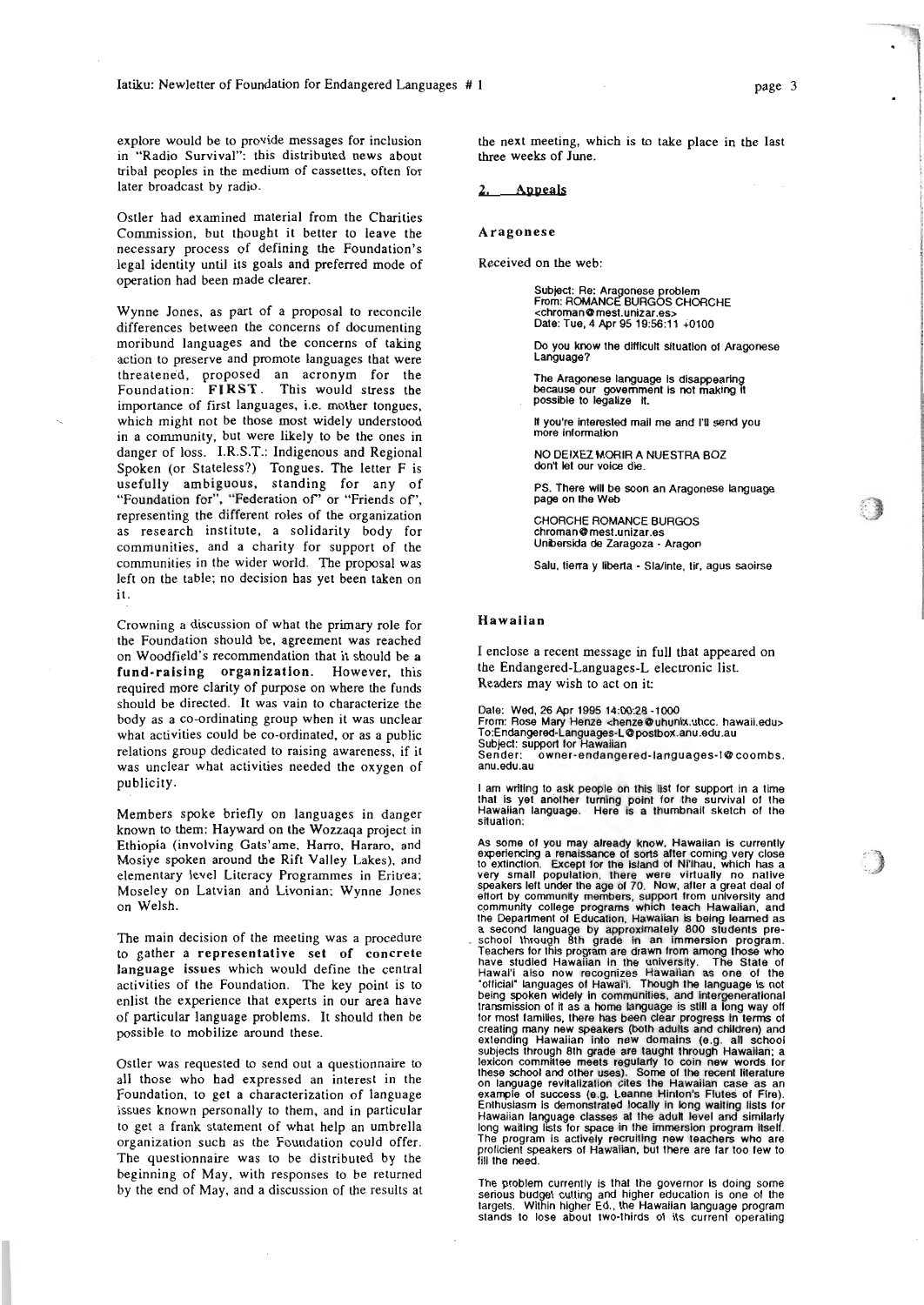budget. If this happens, it will have a tremendous ripple<br>effect on the revitalization of Hawaiian in general. Hawaiian<br>language classes at the university would be cut back<br>drastically, and as a result there could be no fu

I think that support from a national and international community concerned with endangered languages might make an impression on decision-makers. I don't think they realize the extent to whlch this is a global issue, nor are they aware that other people are looking to Hawai'i as one of the exarrples of strong revilallzatbn elforts.

If you are willing, please write letters expressing your concern. outrage, etc. to the following people:

Kenneth Mortimer, President<br>University of Hawai'i at Manoa<br>Bach 202, Honolulu, HI 96822 FAX: (808) 956-5286

Governor Ben Cayetano<br>Office of the Governor<br>State Office Towers<br>Useablic Ull Honolulu, HI 96813

Please **cc** any correspondence to:

No'eau Warner. Coordinator Hawailan Language Program<br>Spaulding 459, 2540 Maile Way<br>University of Hawai'i at Manoa<br>Honolulu, HI 96822

Thank you,

Rosemary Henze

### Natural Language Processing

Received on the web:

Dale: Thu, 20 Apr 1995 12:03:40 +0200<br>From: T M Ellison (marke@softy.inesc.pt)<br>Subjecl: Can NLP help malntaining language diversity?

This request is particularly addressed to those lingulsts working with languages in danger of extinction, but I would welcome responses from any interested party. I suggest<br>that responders reply directly to me, and I'll summarise for<br>the list --- the usual request. And, In advance, let me thank<br>you for your help with these queries.

I would like to make a case for the proposition (call it P).

P=``Natural language processing (NLP) tools can assist in<br>slowing, if not halting, the slide of individual languages<br>towards extinction."

**By** NW tools. I Include most computer programs designed to manipulate language for the

production/analysis/checking of speech or text: spelling<br>checkers, morphological analysers, syntactic parsers, on-<br>line dictionaries, speech recognition and generation<br>software, machine-assisted translation tools. For the<br>

Now for the questions. These are aimed at identifying (a)<br>your evaluation of proposition P, and (b) possible evidence<br>for it.

Q1. Is P true? Can (any, some or all) NLP tools help keep<br>languages alive? If not, is there any role for technology in<br>maintaining language diversity?

Questions 2 and 3 are predicated on P being true.

**02.** Are there any NLP 1001s whlch have had a positive impact on the survhral 01 a language?

O3. Which new tools (feel free to make them up, within includes reason) would be of greatest assistance? This includes tools of a well-known kind being instantialed for a particular language. Specific examples, such as 'No in Zamzyra would be easier to enforce if we had spelling<br>checkers using morphological analysers, because of the<br>complex morphophonemics in the language. Normalised spelllng conventions would help maintain sufficienl literature in Zamryra to counteract the association of education and literature with language Zobzob.'

Thank you for your answers lo these queslions.

Mark Ellison marke@speech.inesc.pt

## Recent Meetings

I have attended a number of meetings in the UK and USA over the last two months, on which I give brief reports here.

### **MIT** Seminars

This was a series of small workshops, held weekly at **MIT** in January 1995, on the major regions of America. Australia, Ireland and the Far North. I was only able to attend the final one, which focused on the Far North (expounded by Jonathan Bobaljik and Michael Krauss), minority, and especially immigrant, languages in the UK (by Mahendra Verma of the University of York) and remedial policy issues (by Ken Hale and Colette Craig).

The **Far** North presentations laid a heavy emphasis on absolute numbers, and the demographic difficulties in forming a reliable picture largely in<br>areas of the ex-Soviet Union. Verma's areas of the ex-Soviet Union. presentation led to some correspondence in Endangered-Languages-L on the Internet, as to the level of concern due for immigrant languages which may not survive in the context of their new homes: the linguistic response to a unique social situation is endangered. but the variety developed is of very recent origin, and usually the linguistic roots in the home country are not at risk.

The presentations by Hale and Craig focused on the language documentation and rehabilitation projects they had undertaken in Nicaragua, on the Sumu and Rama languages respectively. They emphasized the innovative thinking which might be required to get new generations interested in continuing a linguistic tradition, the limited expectations of what could be achieved, even in trying to give effect to a community's own wished programmes (where the linguist's own evaluation of what she has achieved must take second place), and above all on the crucial dependence of everything on the particular circumstances of particular communities. There would be analogies . between policies that worked in different places, but no common remedy.

### Dartmouth College, Hanover, New Hampshire

This was a two-day seminar organized by the Program in Linguistics and Cognitive Science. It provide an exceedingly rich feast of presentations on the Endangered Languages problem in the Americas. Siberia and Africa.

Michael Krauss, again amid many statistics. emphasised how unnecessary was the loss of the languages of the North (particularly advanced in Alaska -- as against Siberia, Scandinavia, Canada and Greenland) given the possibility of stable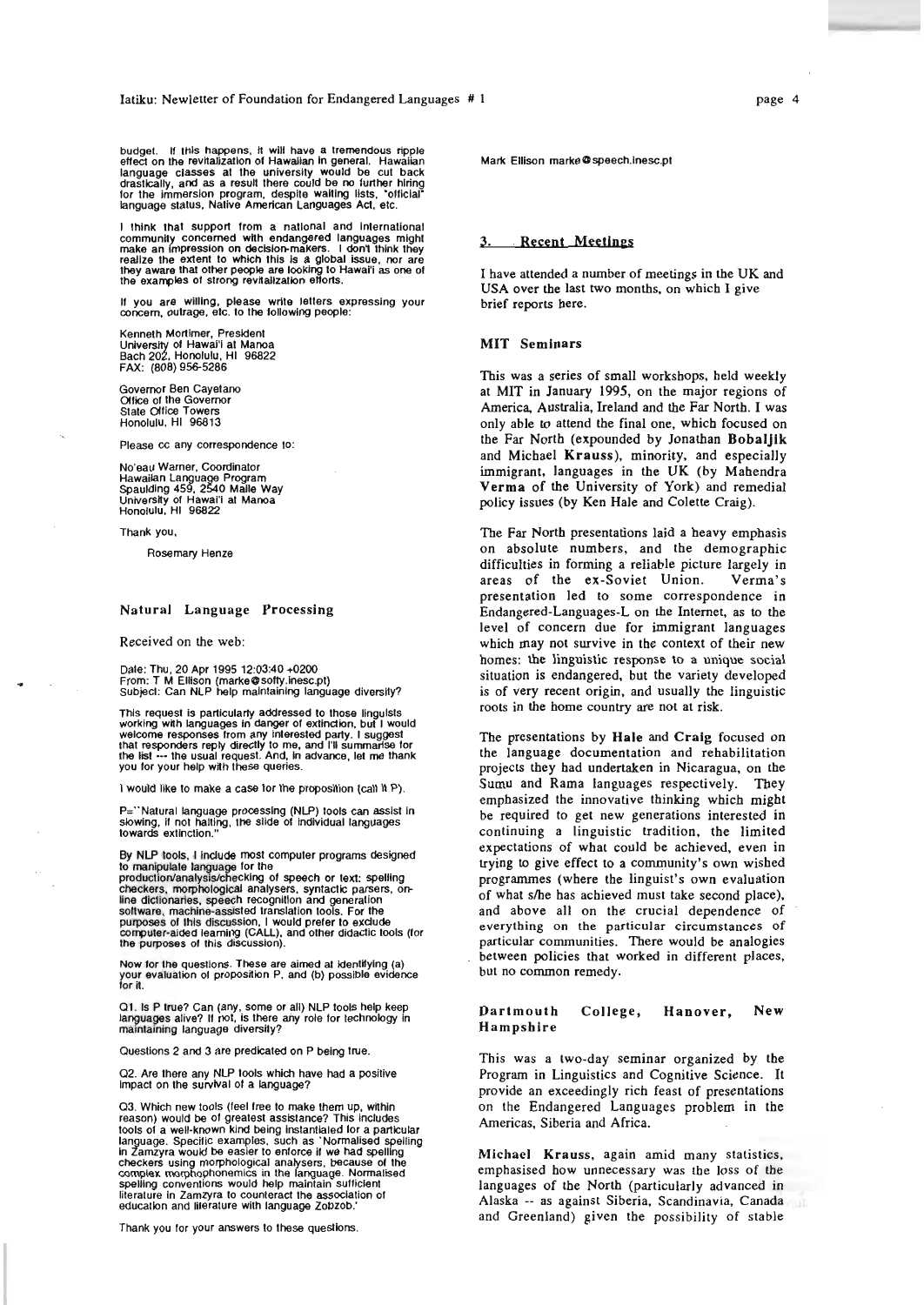bilingualism. seen to best effect in Greenland, where **99%** were bilingual in Inuit and Danish. Leanne Hinton spoke of her successes and frustrations in trying, through organized tuition, to bring the languages of California back from near death. Modern theoretically-oriented linguistics proved much less helpful for this than earlier. more wide-ranging, linguistic descriptions. She also discussed the tensions that a language programme could create in the Native American communities. Marianne Mithun gave an extended example of the kind of semantic diversity that a different language could preserve, looking at action<br>classification in central Pomo. She also classification in central Pomo. emphasised some of the diversity of motive, even among the children of a single peer group, and the crucial role of local administrative power (at least in the context of American schools). Ofelia Zepeda described a cultural experiment in the Tohono O'odham (formerly Papago) community, introducing unsung poetry recitals. This led to useful discussion on the role of writing in language preservations: it was a sine qua non of expanding a language use into modern contexts, but could inhibit language learning if over-used in the class room.

Turning from North to Central and South America, Colette Craig reviewed the variety to be found there, from the state use of Guarani in Paraguay. even by those of pure Spanish descent, to the uncharted but diminishing profusion of languages in the Brazilian jungle. She picked out the Colombian Centre for Study of Indigenous Languages (CCELA) at the University of the Andes in Bogotá, and Museu Paraense Emîlio Goeldi in Belém. Brazil, as shining examples of the recent determination by local elites to start **to** value their indigenous languages. stressing the futility of "gringo imperialism" in this field. Nora C. England took us through the enterprise of the Mayan peoples to document and officialize their twenty languages, noting that they were profiting from the current lull in human rights violations by their states' governments, and also from funds from EU, Norway, Austria and Germany. (They had drawn the line though at a proffered grant from Spain in connexion with the Quincentenario!) Ken Hale gave more details on his exertions to give the Ulwa back their language, pointing out the linguistic hierarchization of the local peoples, command of more languages being correlated with a lower position in the pecking order: the Twahka people at the bottom of the pile needed to get by in five languages.

Back in the Far North. Nikolai Vakhtin gave an interesting overview of the Copper Island Aleut creole language, which combined Aleutian lexemes with Russian morphology: another strategy, as he put it, beyond mortality and immortality. Tony Woodbury showed how affective affixes in Yup'ik. played a distinctive role even as **a.** substrate influence on the first generation to lose the language, but could not be expected to survive longer: he quoted this as a clear case of how language use in discourse might be the intrinsic feature of a language's diversity.

Turning to Africa, Matthias Brenzinger reassured us that language replacement by metropolitan European languages was not widespread, though the voluntary spread of tradebased *lingue franche* was. He concentrated on the situation in Ethiopia, pointing out how various the position of a language close to death could be: Yaku surviving in its plant names only, Ge'ez surviving as a written language of liturgy, Yen seen as having a thousand speakers in **1976,** but now given half a million. Andre Kapanga documented the effects of French and Arabic on Shabu Swahili; Carol Myers-Scotton expounded her theory of code-switching (the Matrix Language Frame Model). essentially claiming that units of one language are always embedded in another, which provides the underlying grammar.

The final session was in some ways the most moving, when various American Indians confronted the impending death of their languages. Richard and Nora Dauenhauer (an American and Tlingit husband and wife) told of their struggles to document and teach the Tlingit language of south Alaska, lamenting in particular that it was phonologically so difficult. What could they offer to motivate consumerist young students? Perhaps an exchange with the Tohono O'odham people, a romance of boats for a romance of horses! Annette Jacobs described her work teaching Mohawk up to B.A. level, in a cultural situation somewhat reminiscent of the Welsh: reprimands delivered in Mohawk, she remarked. seemed to be of greater effect than English ones. Then it was the turn of those whose languages had died, Melissa Fawcett of the Mohegan. whose last fluent speaker died in **1958,** Helen Manning, education director of the Wampanoag tribe, whose language died well before living memory. Could these languages be revived, they wondered. Leanne Hinton ended on a note of muted hope, quoting single speakers of the Californian languages Toluwa and Ohlone, who seemed to keep themselves going by sheer willpower: perhaps Ohlone could come **back.**  resurrected from the field-notes of J.P. Harrington. Anyway there would be a workshop in it this summer for twenty or so at UC Berkeley.

### American Association for the Advancement or Science

I did not attend the Endangered Languages session of this conference, which was held on **18** February in Atlanta, Georgia, but it seems that a number of British journalists did. There were reports of the general issues of Language Endangerment in *The Observer* and *Independent on Sunday* for *19*  February. Krauss, Hinton, Hale and Kimbrough Oller of Miami University were all mentioned.

### Bristol - Conservation of Endangered Languages

Andrew Woodfield and Dan Brickley (of the Centre for Theories of Language and Learning at the University of Bristol's Department of Philosophy)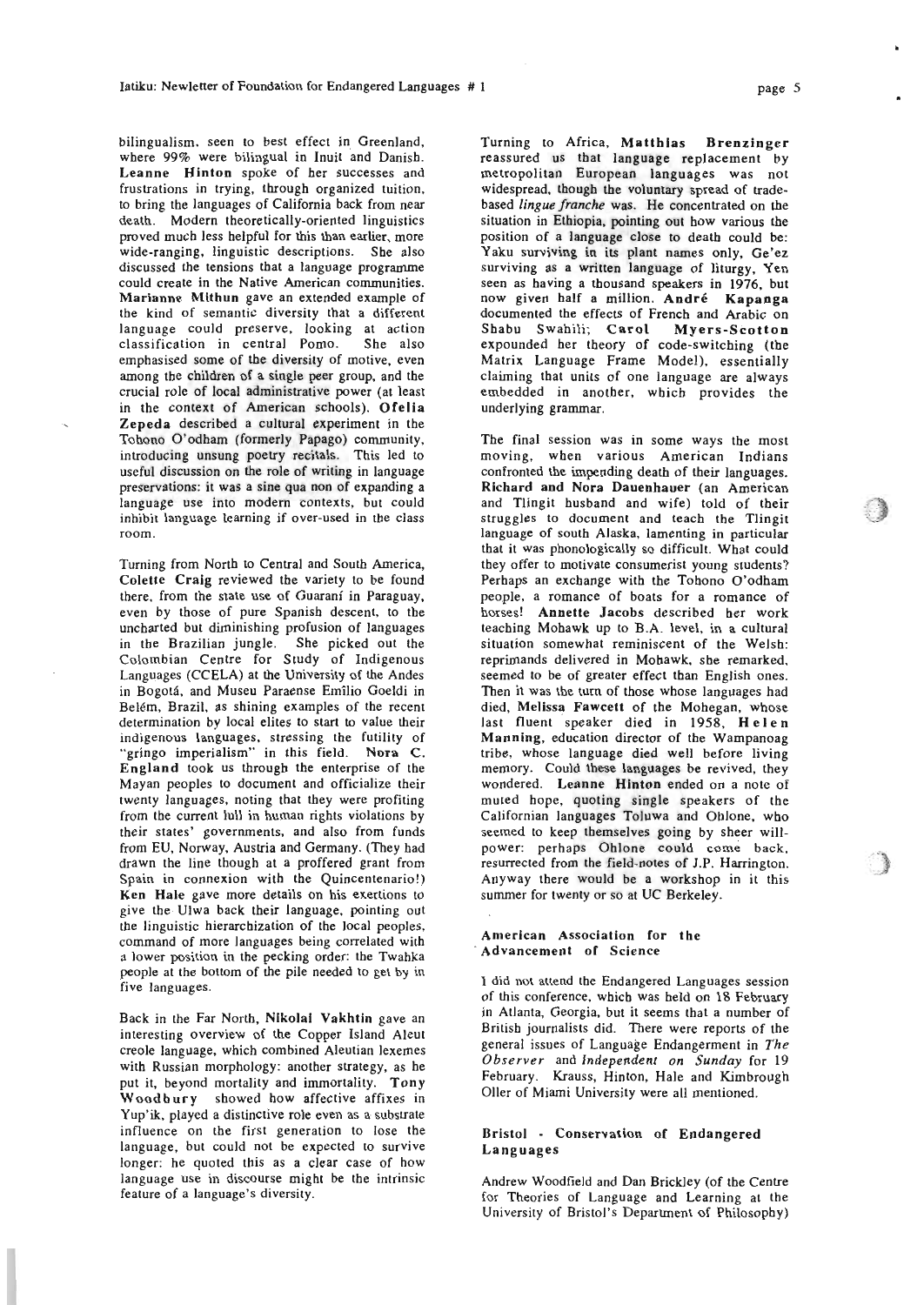organized this event which took place on 21 April. Since most who read this will have been there, I make this report very brief.

Christopher Moseley emphasised the political motivation of governments to distort the statistics distributed about the population of minority language speakers. Two clear desiderata were a mechanism to monitor the actual state of languages. and a general programme to gather corpora of material. not just grammars and dictionaries. in languages world-wide. Apparently Routledge the publishers currently engaged in a first attempt at such a programme. Chris also described some of the problems, but illustrated the excellences, of his new Atlas of the World's Languages: what a tragedy that its price is set so high!

Mark Pagel began by estimating the upper and lower bounds of the number of languages ever spoken, using current hypotheses of the rate of language change and the age of the language faculty in man. His middle estimate was 140,000 with a low figure of 31,000 and a maximum of 600.000, which puts into some sort of perspective the 5-8.000 we reckon with now. He went on to compare the statistics of language incidence with other biological phenomena, most interestingly for me pointing out that, in North America, Ianguages, like all biological species, get thicker on the ground as you approach the equator. He also had some suggestive results with neural nets, arguing (by implicit analogy) that if learning different phonological systems can affect the development of our brains, just think of the variety that different grammar and semantics may make: and what the human race will lose, in terms of knowledge of its potential, if the diversity of languages available is markedly reduced.

Dick Hayward gave an orbiter's eye view of the babble of languages to be found in Ethiopia. as well as a historical account of how the situation got to be so complicated. Most interestingly, he talked of the strange variety of socio-linguistic arrangements that could be seen, how the macho dynamics of the Oromo cowboy culture had left those on highlands safely away from the routes of their truculent expansion, how the Elmolo fishermen assimilate their language to their neighbours as they pass over the centuries. It is important to realize how impoverished is the set of the linguistic norms that we naturally become aware of, even if quite knowledge of the sweep of European expansion over the millennia.

In the afternoon, things were brought very much closer to home, with Allan Wynne Jones pointing out how marketing concepts could help in organizing modern society to make a place for Welsh (and implicitly other minority languages in the Western world), and Sian Wyn Siencyn standing up proudly for the role of women in choosing which language(s) will be transmitted to the next generation. Andrew Woodfield inspired us all by holding his ground when his recce came under her sustained attack. Stirring stuff, but reassuring to know that they are both on our side.

In the final discussion, a little of the potential for conflict in this field came to the surface, with strong differences even over terminology ("Are we endangered or are we marginalised?')), tactics ("Is it effective in the long run to up the ante, and use shock and scandal to make a point?"), and longterm goals ("Can there ever be a stable bilingual relationship with a juggernaut language like English?")

A stimulating day all round, but without any new snap answers to the philosophical questions of value and justification that Andrew Woodfield set us all when he invited us to the seminar.

### 4. Endangered Languapes in the Media

The Bristol Seminar on the Conservation of Endangered languages was trailed in a full page article in the Times Higher (21 April). It also stimulated both the following broadcasts.

### BBC World Service Radio: "Outlook" 17 April **1995**

John Tidmarsh interviewed Michael Krauss by telephone from Alaska and me in the World Service Studio at Bush house, after an introductory sequence in Shilluk.

### BBC World TV: "Newsday" 21 April **1995**

Nick Tarry interviewed a number of SOAS academics in London, and me in the Bristol studio, combining this with some footage of Livonia being spoken (provided by Christopher Moseley).

### 5. Forthcoming Meetings

Coming up soon are the following:

Canadian Centre For Linguistic Rights, Ottawa, Ontario

Canadian Centre For Linguistic Rights: Towards a Language Agenda: Futurist Outlook on Conference: 25-27 May 1995. This is primarily about the rights of languages in International Fora such as the United nations, and has sessions with the following headings:

Language Policies: United Nations and Alternative Visions Linguistic and Cultural Standards

Languages: an Important Issue for

Development

Language Policies: Looking to the Future.

There also appears. at first sight, to be a heavy emphasis on Canadian linguistic issues.